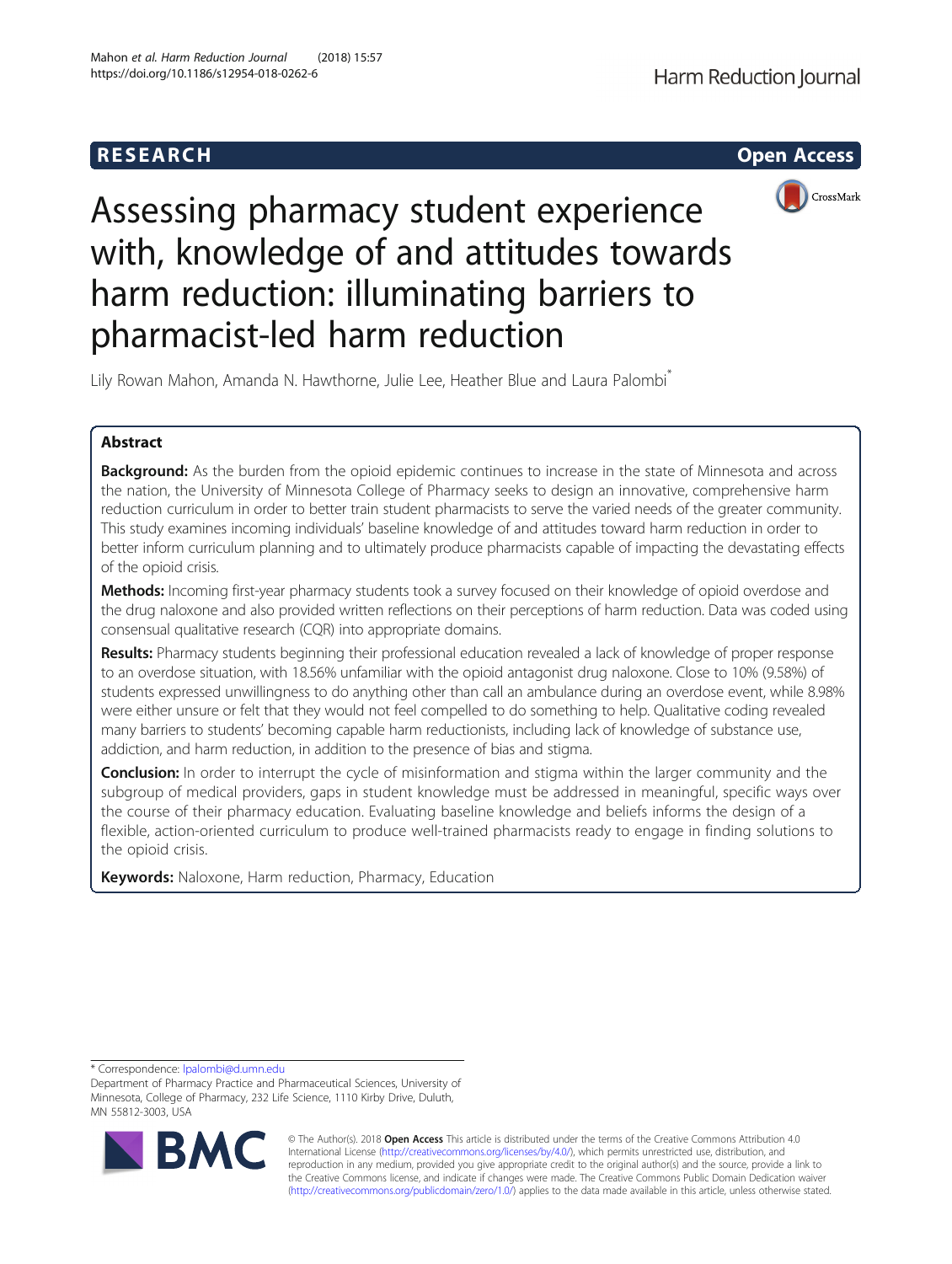## Background

Long an issue of vital importance in the USA, opioid abuse and overdose has recently reached epidemic proportions, with 115 Americans dying every day from an opioid overdose [\[1](#page-12-0)]. Within Minnesota, opioids, including both prescription painkillers and illicit drugs such as heroin, have killed more than 2700 individuals in the last 15 years. Nearly 70% of these deaths involved prescription drugs, and more than half have occurred since 2013 [[2\]](#page-12-0). There were 376 opioid-involved deaths in 2016, up 12% from 2015 [[3\]](#page-12-0).

The US Department of Health and Human Services (HHS) has declared its intention to address the opioid crisis through two overarching goals: firstly, to decrease opioid overdoses and associated mortality rates and, secondly, to decrease the prevalence of opioid abuse [\[4](#page-12-0)]. Pharmacists are ideally positioned to contribute toward these important public health goals as the interface between the community and the health care system.

The World Health Organization denotes pharmacists as the most easily accessible health professional [\[5](#page-13-0)]. Appointments are often not required to see a pharmacist, who can interact with dozens of patients daily. Furthermore, 93% of Americans live within 5 mi of a community pharmacy, many of which are open 12 to 16 h a day, 7 days a week [[6\]](#page-13-0). The National Alliance of State Pharmacy Associations (NASPA) summarizes the expanding role of pharmacists: "There is growing recognition across the USA that pharmacists are a perfect resource to enhance access to public health services due to their expertise in medications and wellness and their exceptional accessibility [\[7](#page-13-0)]." This accessibility can be leveraged to greatly benefit many rural and underserved populations impacted by the opioid crisis, particularly in the increasingly vital realm of harm reduction.

Although controversial in some countries [\[8](#page-13-0), [9](#page-13-0)], harm reduction methods have proven internationally effective in their goal of mitigating certain health risks. Despite the fact that access to naloxone in the USA has been associated with a 9 to 11% decrease in overdose deaths [[10\]](#page-13-0), the USA arguably lags behind other countries where harm reduction has been well-established for many decades. The first supervised injection facility (SIF) in North America, located in Vancouver, British Columbia, has been estimated to save the public over 13 million American dollars annually in costs associated with HIV diagnoses and deaths [\[11](#page-13-0)], all while providing critical support services to people who inject drugs and decreasing public exposure to injection paraphernalia [[12\]](#page-13-0). A hypothetical safe-injection facility in a major US city has been calculated to save upwards of 5 million dollars while bringing about 121 people into treatment [[13\]](#page-13-0). As for syringe exchange programs, an extensive review has found that such programs are documented as among the most impactful and cost-effective of harm reduction initiatives [[14\]](#page-13-0). As the USA, struggles with finding solutions to the opioid crisis, which continues to claim lives in record proportions and has cost the country over one trillion dollars [\[15\]](#page-13-0), harm reduction must be pursued as a solution regardless of controversy. As highly trained and accessible health professionals, pharmacists must equip themselves with knowledge of harm reduction tools in order to promote healthy communities. Thanks to new legislation in several states opening access to harm reduction initiatives, particularly naloxone availability, it is a simpler and more necessary task than ever.

In Minnesota, the Opiate Antagonist Protocol was passed during the 2016 Regular Session, granting pharmacists and other medical providers greater capability to dispense naloxone [[16](#page-13-0)]. Together with the Syringe Access Initiative of 1998 and authorized collector of unwanted pharmaceuticals legislation of 2016, Minnesota pharmacists have a wider breadth of harm reduction tools. Despite the fact that Minnesota has legislation that supports pharmacists to increase access to naloxone and clean syringes, these harm reduction approaches have unfortunately not been widely adopted in Minnesota (research by Palombi L et al., unpublished data, 2018).

The University of Minnesota College of Pharmacy, recognizing the robust role pharmacists could and should play in engaging with harm reduction to reduce morbidity and mortality resulting from the opioid crisis [\[17](#page-13-0), [18](#page-13-0)] and the impact that pharmacy curricula advancements can make in pharmacy practice, made harm reduction education a greater priority in the PharmD curriculum. Starting in the autumn of 2017, pharmacy students were introduced to the opioid crisis, the drug naloxone and its role in reversing opioid overdose, as well as other harm reduction approaches in their first semester of study. Substance use education was subsequently expanded stepwise in consecutive years of the curriculum.

In response to the devastating toll of the opioid epidemic and such expanded legislation, 94 pharmacy schools within the USA have publicly committed to educating each student pharmacist on prevention and treatment of prescription drugs of abuse [[19](#page-13-0)]. Per the American Association of Colleges of Pharmacy (AACP), each student will be educated on life-saving overdose interventions, including the opioid antagonist naloxone, and how to counsel patients, individuals, and the general public on appropriate use of these medications. The University of Minnesota is one of the 94 colleges that has taken this pledge [\[19\]](#page-13-0). This increased focus on the opioid epidemic should enhance the professional career of pharmacists—and their role within public health. Pharmacists can utilize Collaborative Practice Agreements (CPAs), point-of-care (POC) testing, patient consultations, monitoring the prescription drug monitoring program, and be a point of contact for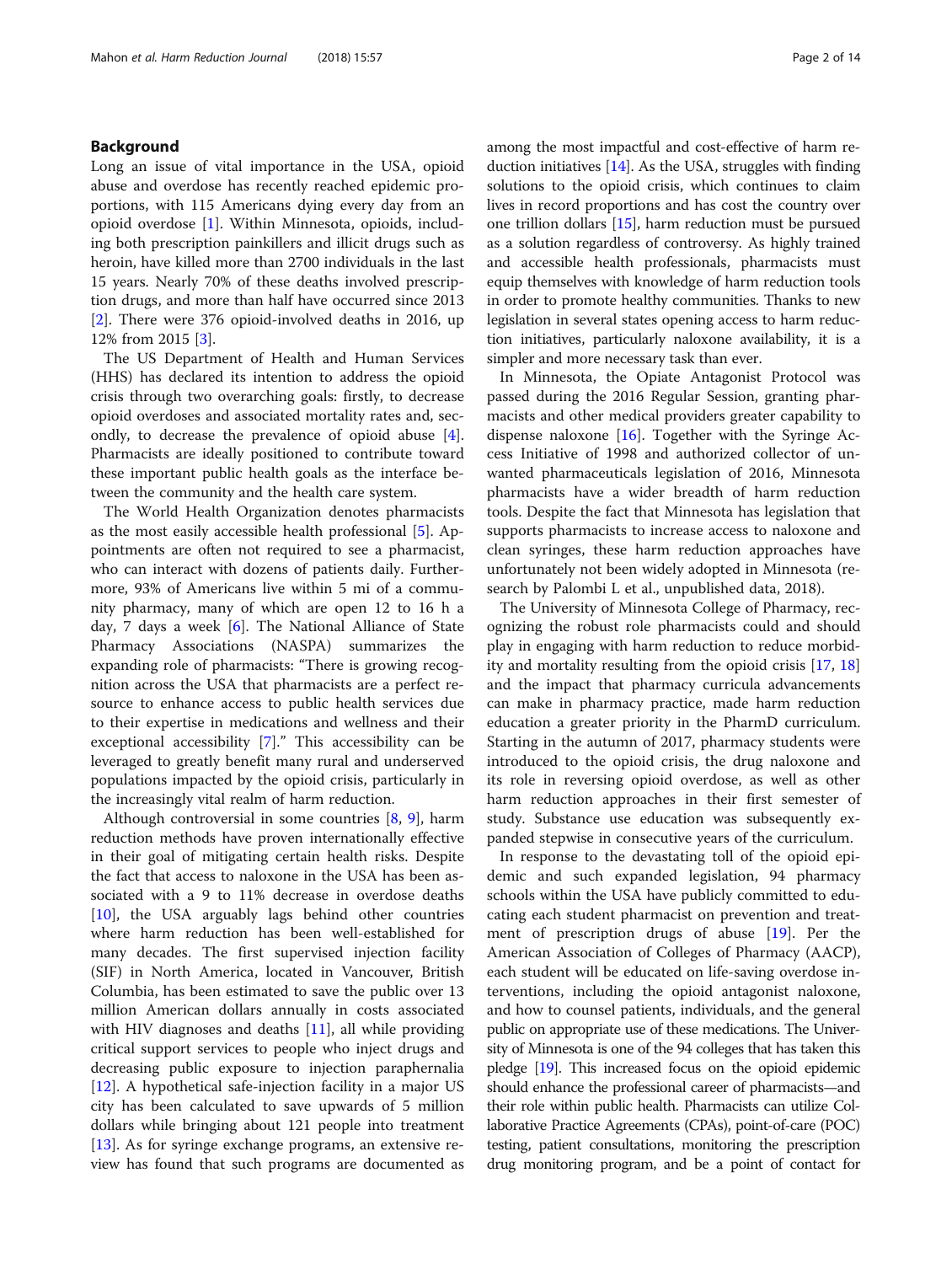In the USA, pharmacy education entails a doctoral program that requires extensive prerequisites in the fields of health care and the sciences. Most students enter the program with a Bachelor's degree, thus having a higher level of education than the public average with baseline knowledge in health-related subjects, yet usually lacking the real-world practicing experience of a medical professional. Incoming pharmacy students, like other pre-professional medical students, therefore stand at an intriguing point in their careers worthy of exploration. They enter their professional program with many beliefs and perceptions swayed by public opinion, with the intention of graduating their program as knowledgeable, informed practitioners, a goal the university holds, as well. It is thus in the interest of both universities and the pharmacy profession to gauge baseline attitudes and beliefs of its incoming students concerning opioid addiction and harm reduction so that curriculum can be tailored to address their gaps in knowledge, build upon their strengths, and create better trained pharmacists adept at further educating their patients on this important public health need.

Although previous literature has examined the attitudes of medical students and practicing physicians toward harm reduction [\[18,](#page-13-0) [21](#page-13-0)–[25](#page-13-0)] and the effectiveness of student learning initiatives focused on harm reduction, there is a gap in the literature pertaining to perceptions individuals hold as they enter professional programs, particularly pharmacy, the underutilized health professional [\[26](#page-13-0)]. Survey tools, including the Opioid Overdose Knowledge Scale (OOKS) and the Opioid Overdose Attitudes Scale (OOAS), were created and internally validated to evaluate take home naloxone training in a standardized format for healthcare professionals and for individuals who are using opioids [[27](#page-13-0)]. Additionally, the Brief Opioid Overdose Knowledge (BOOK) survey is a 3-factor 12-question survey that is an abbreviated form of the OOKS that has been validated with participants who were both illicit and licit opioid users [\[28](#page-13-0)]. Use of these questionnaires allows for a standardized way to assess student knowledge. To date, no studies have combined incoming student knowledge with a qualitative analysis of their attitudes and perceptions of harm reduction. Such information provides a useful baseline to inform curriculum and efforts to steer pharmacy practice, as well as to diagnose the impact of public attitudes on the field of pharmacy. In order to better educate and engage student pharmacists, this study explored University of Minnesota College of Pharmacy first-year pharmacy students' preparedness to respond to an overdose situation and their knowledge and attitudes toward harm reduction methods for prescription and illicit opioid use, particularly naloxone distribution and syringe exchange.

## Methods

Quantitative data focused on incoming pharmacy student knowledge of opioid overdose and student confidence in using naloxone. Data was collected prior to a 1-h presentation on the pharmacist's role in public health and an introduction to harm reduction. Following the presentation, qualitative data was collected from student pharmacists' written reflections responding to prompts concerning beliefs on addiction and harm reduction. The sequence of data collection ensured that quantitative data provided baseline knowledge of incoming student pharmacists' knowledge and attitudes toward opioid misuse, thus informing educational efforts tailored to bridge knowledge gaps. Qualitative data was collected after the presentation so that students would have knowledge of the fundamentals of harm reduction thus be able to provide educated reflections.

#### Quantitative survey

A survey instrument was developed by adaptation of the OOKS, OOAS, and the BOOK questionnaire. It was then administered over an anonymous online Qualtrics platform. The surveys reached first-year pharmacy students at both the Minneapolis and Duluth campuses of the University of Minnesota College of Pharmacy, totaling 167 responses. The survey was conducted in the first month of pharmacy school, before students were taught about the pharmacists' role within public health and given an introduction to harm reduction. A 99.4% response rate was achieved.

Participants completed the BOOK questionnaire, consisting of 12 questions rated on an ordinal scale (available responses were "True," "False," and "I Don't Know") to discourage random guessing and reduce the chance that participants may accidentally answer an item correctly. In addition, participants completed an extensive 29-item OOAS that was anchored by a five-point Likert-type scale  $(1 = \text{completely disagree}, 2 = \text{disagree},$  $3 =$  unsure,  $4 =$  agree, and  $5 =$  completely agree) with the most relevant of the 29 OOAS presented in the results. For all quantitative measures, the five-point Likert scale was reduced to a three-point scale by consolidating the "completely agree" and "agree" responses into one "agree" response and the "completely disagree" and "disagree" responses into "disagree."

## Qualitative data collection

Student pharmacists submitted written reflections after listening to a lecture focused on the public health impact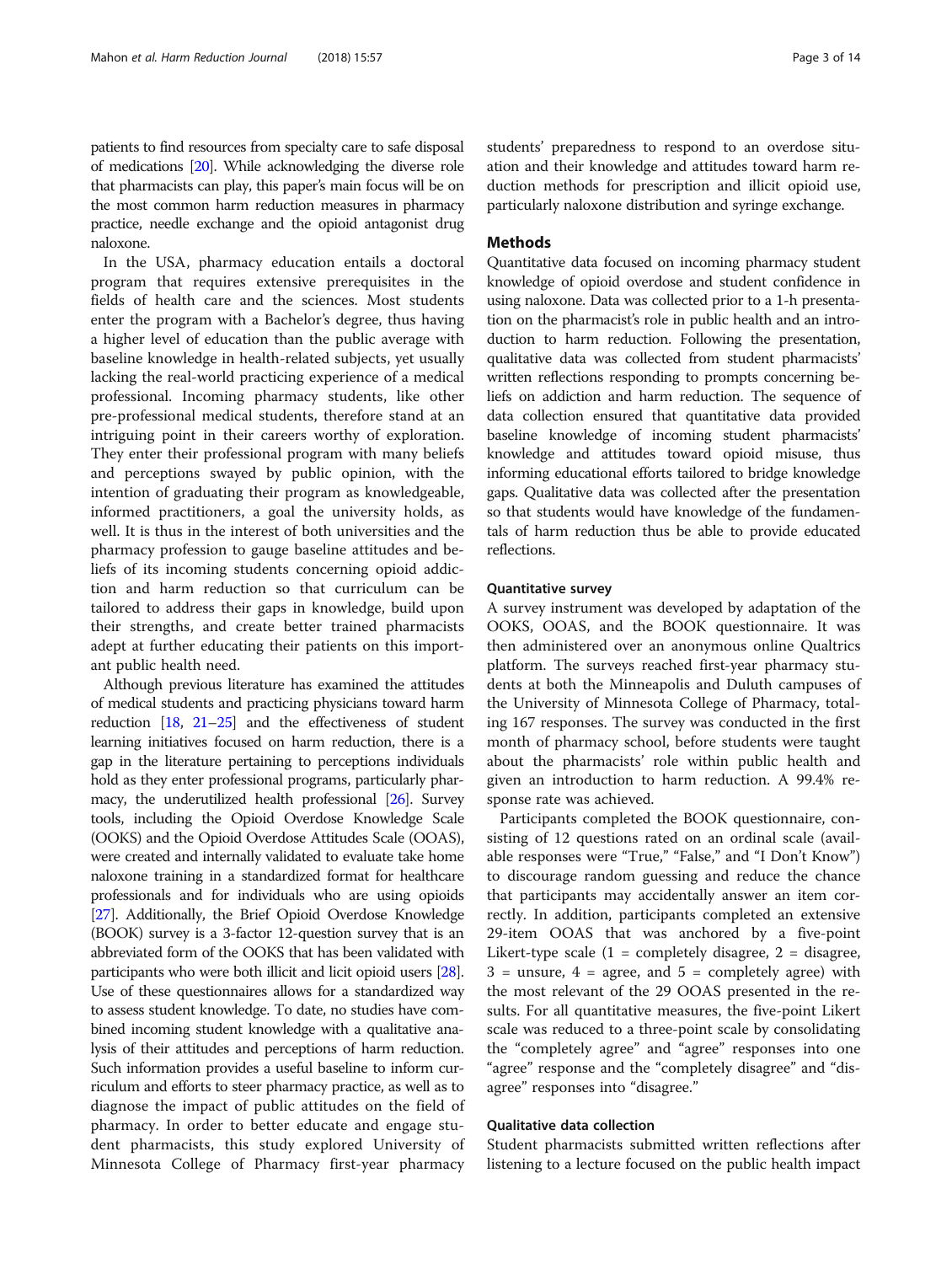<span id="page-3-0"></span>of the opioid crisis (1 h) and engaging in a brief discussion on harm reduction and the pharmacist's role within public health (1 h). Written reflections allowed student pharmacists to address how the lectures and discussions within their first month of pharmacy curriculum informed their understanding of substance use disorder, contributed to their professional and personal development, and inspired them to promote public health and harm reduction initiatives. Students were asked to consider the following three questions in a reflection:

- 1. Describe how you feel, in general, about harm reduction approaches to substance use.
- 2. What is your personal opinion on dispensing needles? Is this different or the same than your professional opinion? Why or why not?
- 3. What is your personal opinion on dispensing naloxone? Is this different or the same than your professional opinion? Why or why not?

Reflection questions were formulated by a small group of faculty who taught harm reduction and were familiar with conflicting student and pharmacist views on harm reduction. The reflection assignment was not restricted to a specific page length, and student pharmacists were encouraged to share personal perspectives in a way that was comfortable to them. Students were made aware that their grade was not based on their stance, only on their completion of the paper.

The assignment was given to all first-year pharmacy students at both the Minneapolis and Duluth campuses of the University of Minnesota College of Pharmacy; a 100% response rate was achieved. Before qualitative analysis began, all papers were de-identified by one of the coders, replacing students' names and campuses with a student number (SN). The University of Minnesota IRB determined that this study was not human research.

## Qualitative analysis

Using the principles of Consensual Qualitative Research (CQR), two coders reached consensus among domains and categories based on the research questions and study aims. Coders were PharmD candidates in their second and third years. Two pharmacist-faculty preceptors served as auditors and provided feedback throughout the process. Table 1 summarizes the CQR process.

The CQR process started with holistic coding in the first in-person round to identify themes in sections of text/paragraph in larger sections [[29\]](#page-13-0). To detect themes that related to the impact pharmacists can have in harm reduction, coders looked for reflections that addressed the student pharmacists' experiences and emotions as a result of the lecture relating to public health, biases, or perceptions that the experience uncovered and/or challenges, and changes in student pharmacist thinking. Initial domain themes were independently identified for segments of raw data by each coder. Larger segments of data were coded as a whole instead of coding line by line to address the study's research questions.

Domains were cross-analyzed and used for the next step in code mapping [[29](#page-13-0), [30\]](#page-13-0). The code list was further updated after consultation with the auditors. Descriptions of domain themes and coding subdivisions were identified to better accommodate the different writing styles of students (Table [2](#page-4-0)). The auditors reviewed and

Table 1 The consensual qualitative research process

|              | <b>Table T</b> The consensual qualitative research process |                                                                                                                                                                                                                                                                                                                         |  |  |  |
|--------------|------------------------------------------------------------|-------------------------------------------------------------------------------------------------------------------------------------------------------------------------------------------------------------------------------------------------------------------------------------------------------------------------|--|--|--|
| Coding cycle | Coding step                                                | Description of coding step                                                                                                                                                                                                                                                                                              |  |  |  |
| First cycle  | CQR: Independent holistic coding                           | • Transcripts were de-identified, including students name and campus.<br>• Read transcriptions<br>• Identify topic areas that represent what the participants say<br>• Circle or section off blocks of the narrative that fall under a particular topic area<br>• Identify or propose a domain name for that topic area |  |  |  |
|              | CQR: Meeting #1                                            | • Discuss how each team member reached domain names by discussing raw data<br>• Reach consensus on domain names<br>• Reach consensus on core ideas<br>• Discuss how each team member decided on category names by discussing data<br>presented in table<br>• Reach consensus on categories                              |  |  |  |
|              | Code mapping (first iteration)                             | • Compile all domains with the corresponding blocks of data<br>• Develop core ideas to include in table format<br>• Sort the table by domain in order to have all like domains next to one another<br>• Auditor reviews list to finalize first iteration table                                                          |  |  |  |
| Second cycle | CQR: Independent descriptive<br>coding                     | • Read transcripts for a second time<br>• Color code sections that were placed in domains so that each coder could confirm<br>they agreed with the placement.                                                                                                                                                           |  |  |  |
|              | Model generation                                           | • Organize domains and categories using a Model of Critical Pedagogy to create a<br>visualization of important themes and information<br>• Final organization of domains and subdomains to allow for best sense presentation                                                                                            |  |  |  |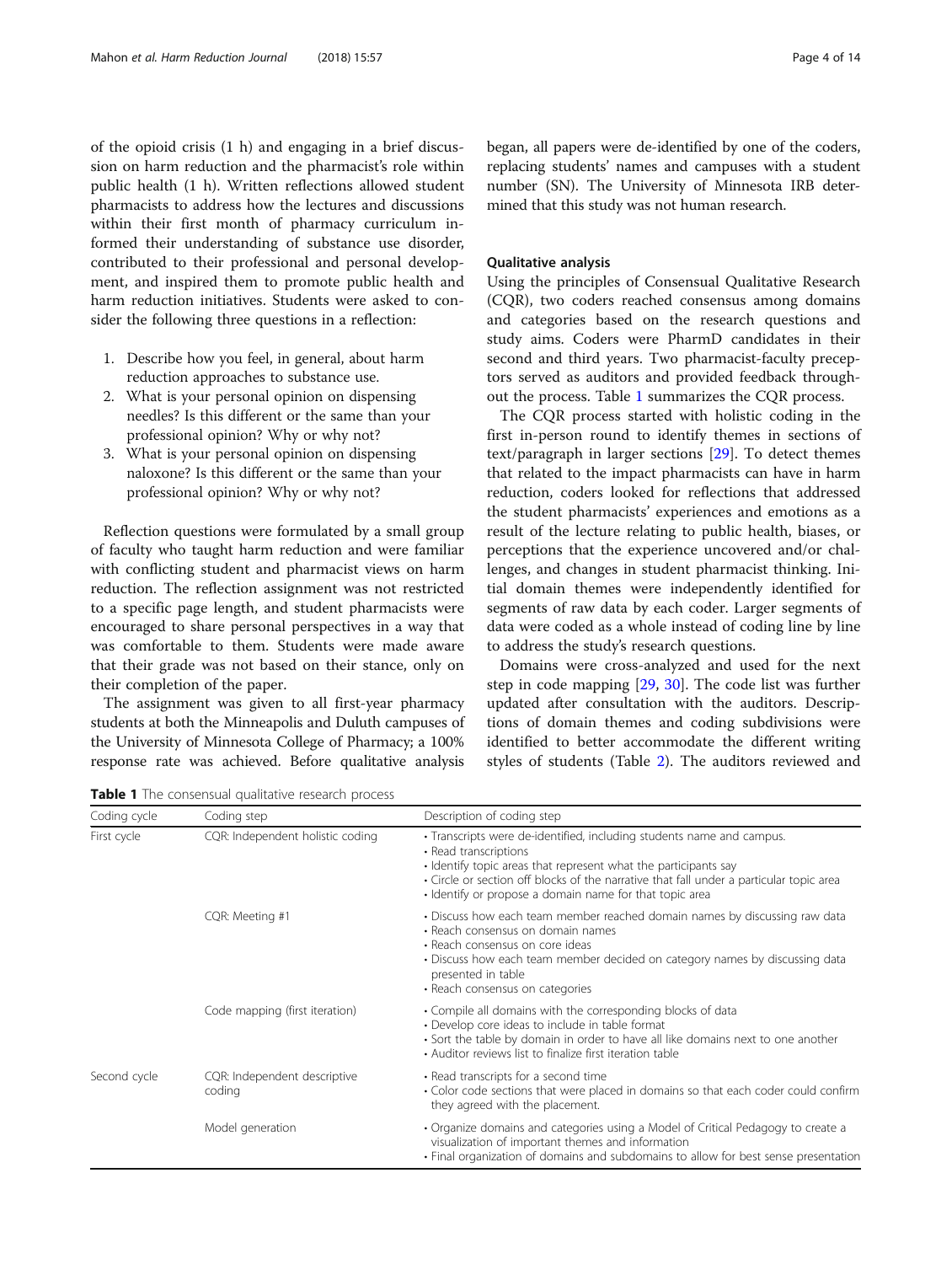|  | Page 5 of 14 |  |  |  |  |
|--|--------------|--|--|--|--|
|--|--------------|--|--|--|--|

| Domain      | Domain themes and description                                                                                                                                                                                      | Coding subdivisions                                                                                                                                                          |  |  |
|-------------|--------------------------------------------------------------------------------------------------------------------------------------------------------------------------------------------------------------------|------------------------------------------------------------------------------------------------------------------------------------------------------------------------------|--|--|
| Domain I    | Education: Student describes importance of education<br>in harm reduction for student, patients/community,<br>and pharmacist.                                                                                      | • Curriculum/Student view<br>• Patients/community<br>• Pharmacist                                                                                                            |  |  |
| Domain II   | Dispensing Needles: Student describes their opinions<br>on dispensing needles without prescription                                                                                                                 | • Personally opposed but professionally for<br>· Professionally opposed but personally for<br>• Personally and professionally for<br>• Personally and professionally against |  |  |
| Domain III  | Dispensing naloxone: Students describe their opinions<br>on dispensing naloxone                                                                                                                                    | • Personally opposed but professionally for<br>• Professionally opposed but personally for<br>• Personally and professionally for<br>• Personally and professionally against |  |  |
| Domain IV   | Past working experience in the pharmacy: Students<br>describe their past working experiences in the<br>pharmacy that relate to needle dispensing, naloxone<br>dispensing, or Prescription Monitoring Program (PMP) | • No subdivisions in this domain                                                                                                                                             |  |  |
| Domain V    | The role of the pharmacist: Student describes<br>pharmacists' role in harm reduction approaches to<br>substance use                                                                                                | • Open minded<br>• Non-judgmental<br>· Recognizing stigma addiction/mental health<br>· Communication/interprofessional<br>• Public health role                               |  |  |
| Domain VI   | Barriers within students: Student describes the<br>information related to dispensing naloxone in an<br>incorrect manner and/or misunderstands the questions                                                        | • Would be okay with giving out for prescription<br>but not for illicit drugs<br>· Incorrect knowledge<br>• Misunderstand the questions<br>· Miscellaneous viewpoints        |  |  |
| Domain VII  | Past experiences and exposures: Student describes their<br>past experiences that relate to addiction and people<br>who have/are addicted                                                                           | • No subdivision in this domain                                                                                                                                              |  |  |
| Domain VIII | Leading cause of opioid epidemic: Student describes<br>their beliefs on major leading cause of opioid epidemic<br>in the USA                                                                                       | · Overprescribing<br>• Manufacturing the opioid<br>• Lack of education toward opioids<br>· Prescription drugs increased use of illegal<br>street drugs                       |  |  |
| Domain IX   | Solutions: Student describes the possible solution to<br>the opioid epidemic                                                                                                                                       | • No subdivision in this domain                                                                                                                                              |  |  |

<span id="page-4-0"></span>Table 2 Domain themes, descriptions, and coding subdivisions after second cycle coding

approved the domains and descriptions prior to the second round of CQR.

After consensus was reached on domains and their descriptions, the two coders worked together and completed a second final round of coding. Themes became more descriptive in the second round of coding, and codes were identified in a line-by-line fashion. This descriptive coding process allowed for organization of domains around the study aims [\[29\]](#page-13-0). After the coding process and during the final write up, subdomains were resorted to allow for the most consistent presentation of the data.

## Results

The abbreviated BOOK questionnaire data is illustrated in Table [3.](#page-5-0) BOOK factor 1, general opioid knowledge, showed that incoming first-year pharmacy students showed limited and incomplete knowledge of opioid overdose. When asked if long-acting opioids could treat long-term pain, 17.96% of students answered incorrectly. In regards to factor 2, which addressed opioid overdose risk knowledge, 16.76% of students believed—incorrectly—that all overdoses are fatal.

When asked if trouble breathing is a symptom of opioid overdose, 17.97% responded that it was not or that they did not know. Overall, students had a lower percentage accuracy rate for *factor 2* than *factor 1*, along with an increased reporting of uncertainty. Factor 3 focused on opioid overdose response knowledge. Less than half of respondents (47.31%) reported being aware of the role of rescue breathing, and only 31.13% correctly identified a sternal run as an easy and effective means of determining if one is unconscious, a cardinal sign of overdose. Additionally, 18.56% reported that they were not familiar with naloxone, the principal pharmaceutical response to the opioid crisis.

The OOAS survey (Table [4\)](#page-6-0) gauged students' attitudes and concerns toward naloxone use, in which 92.22% of the students reported that they would need further training before feeling comfortable handling an overdose situation. Sixty-four percent of students expressed that they would feel safer if naloxone was around. Most students expressed comfort with calling emergency services (92.81% unconcerned with calling emergency personnel for fear of police presence) and applying chest compressions (84.43%).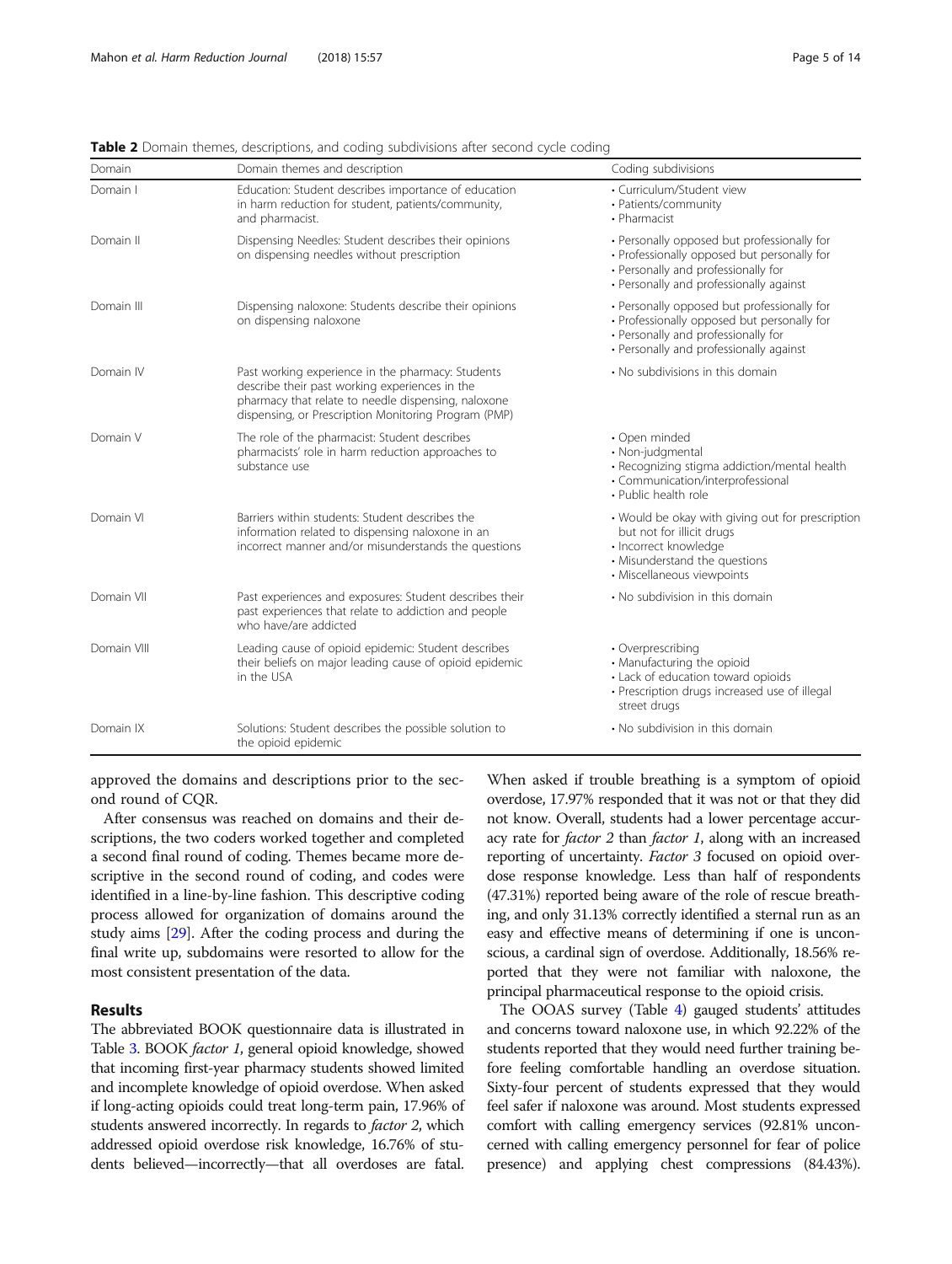## <span id="page-5-0"></span>Table 3 Student reported brief opioid overdose risk knowledge

|                                                                                                                                                  | Correct (%) | Incorrect (%) | I do not know (%) |
|--------------------------------------------------------------------------------------------------------------------------------------------------|-------------|---------------|-------------------|
| Factor 1: General opioid knowledge                                                                                                               |             |               |                   |
| Long-acting opioids are used to treat chronic "round the clock" pain.<br>[Statement is true]                                                     | 124 (74.25) | 13 (7.78)     | 30 (17.96)        |
| Methadone is a long acting opioid. [Statement is true]                                                                                           | 48 (28.74)  | 32 (19.16)    | 87 (52.10)        |
| Restlessness, muscle and bone pain, and insomnia are symptoms of opioid<br>withdrawal. [Statement is true]                                       | 129 (77.25) | 5(2.99)       | 33 (19.76)        |
| Heroin, OxyContin(R), and fentanyl are all examples of opioids. [Statement is true]                                                              | 141 (84.43) | 4(2.40)       | 22 (13.17)        |
| Factor 2: Opioid overdose risk knowledge                                                                                                         |             |               |                   |
| Trouble breathing is NOT related to opioid overdose. [Statement is false]                                                                        | 137 (82.04) | 2(1.20)       | 28 (16.77)        |
| Clammy and cool skin is NOT a sign of an opioid overdose. [Statement is false]                                                                   | 107 (64.07) | 5(2.99)       | 55 (32.93)        |
| All overdoses are fatal (deadly). [Statement is false]                                                                                           | 133 (79.64) | 28 (16.77)    | 6(3.59)           |
| Using a short-acting opioid and a long-acting opioid at the same time does NOT<br>increase your risk of an opioid overdose. [Statement is false] | 127 (76.04) | 5(2.99)       | 35 (20.96)        |
| Factor 3: Opioid overdose response knowledge                                                                                                     |             |               |                   |
| If you see a person overdosing on opioids, you can begin rescue breathing until<br>a health worker arrives. [Statement is true]                  | 74 (44.31)  | 14 (8.38)     | 79 (47.31)        |
| A sternal rub helps you evaluate whether someone is unconscious. [Statement is true]                                                             | 52 (31.14)  | 10 (5.99)     | 105 (62.87)       |
| Once you confirm an individual is breathing, you can place him/her in the recovery<br>position. [Statement is true]                              | 100 (59.88) | 12 (7.19)     | 55 (32.93)        |
| Narcan (naloxone) will reverse the effect of an opioid overdose. [Statement is true]                                                             | 131 (78.44) | 5(2.99)       | 31 (18.56)        |

Twenty-five percent (25.19%) would be afraid to use naloxone for fear of the recipient becoming aggressive afterward, and another 17.36% for precipitating withdrawal symptoms. Overall, only 12.57% agreed that if someone overdosed, they would know what to do to help them. Close to 10% (9.58%) of students expressed unwillingness to do anything other than call an ambulance during an overdose event. Similarly, 8.98% again were either unsure or felt that they would not feel compelled to do something to help. More pertinent to pharmacy practice rather than a crisis situation, 36.52% agreed that everyone at risk of witnessing an overdose should be given naloxone, while 27.55% disagreed, and 35.93% were unsure.

The CQR analysis (Table [1](#page-3-0)) of qualitative data resulted in ten domain themes, illustrated in Table [2](#page-4-0). Table [5](#page-7-0) highlights final coding results by domain/subdomain, mention, and frequency. Table [6](#page-8-0) highlights examples of reflection discussions by domain.

Domains 1, 2, and 3, which focused on education, dispensing naloxone, and dispensing needles, were well represented in the data. These three domains included the three most frequently cited subdomains, with 18.2% of all citations representing students who both personal and professional support for dispensing naloxone, 14.6% who personally and professionally support for dispensing needles, and 10.6% emphasizing the need for education for patients and the wider community. Domain 5, which focused on the role of the pharmacist, was the most frequently discussed domain representing 25.9% of all the

responses that were coded. As for students' perceptions of the role recognizing traits or beliefs necessary to be an effective harm-reduction pharmacist, including identifying stigma toward addiction (65) and taking a non-judgmental approach (46).

A number of students (22) reported on how they personally were affected by addiction; this was captured in domain 7. In addition, 34 student pharmacists provided relevant experiences from past work in pharmacy or related fields. Domain 6 captured student reflections that hinted toward negative attitudes or bias. Table [6](#page-8-0) lists student quotes that stood out to the coders and/or well represented the domains/subdomains.

## **Discussion**

Opioids and substance use have become a recent focus of adaptive medical  $[21, 31]$  $[21, 31]$  $[21, 31]$  $[21, 31]$  $[21, 31]$ , nursing  $[32-34]$  $[32-34]$  $[32-34]$  $[32-34]$  $[32-34]$ , and pharmacy [[35](#page-13-0)–[37](#page-13-0)] curricula. This study utilized measures by which to assess incoming student knowledge and attitudes with regard to opioids and substance use. In doing so, it illuminated areas of further work in engaging student pharmacists in harm reduction throughout their education, while also affording a glimpse into contemporary pharmacy practice. Qualitative and quantitative data buttressed one another in order to inform a comprehensive addiction education curriculum and to gain potential insight to the current field of practice in pharmacy.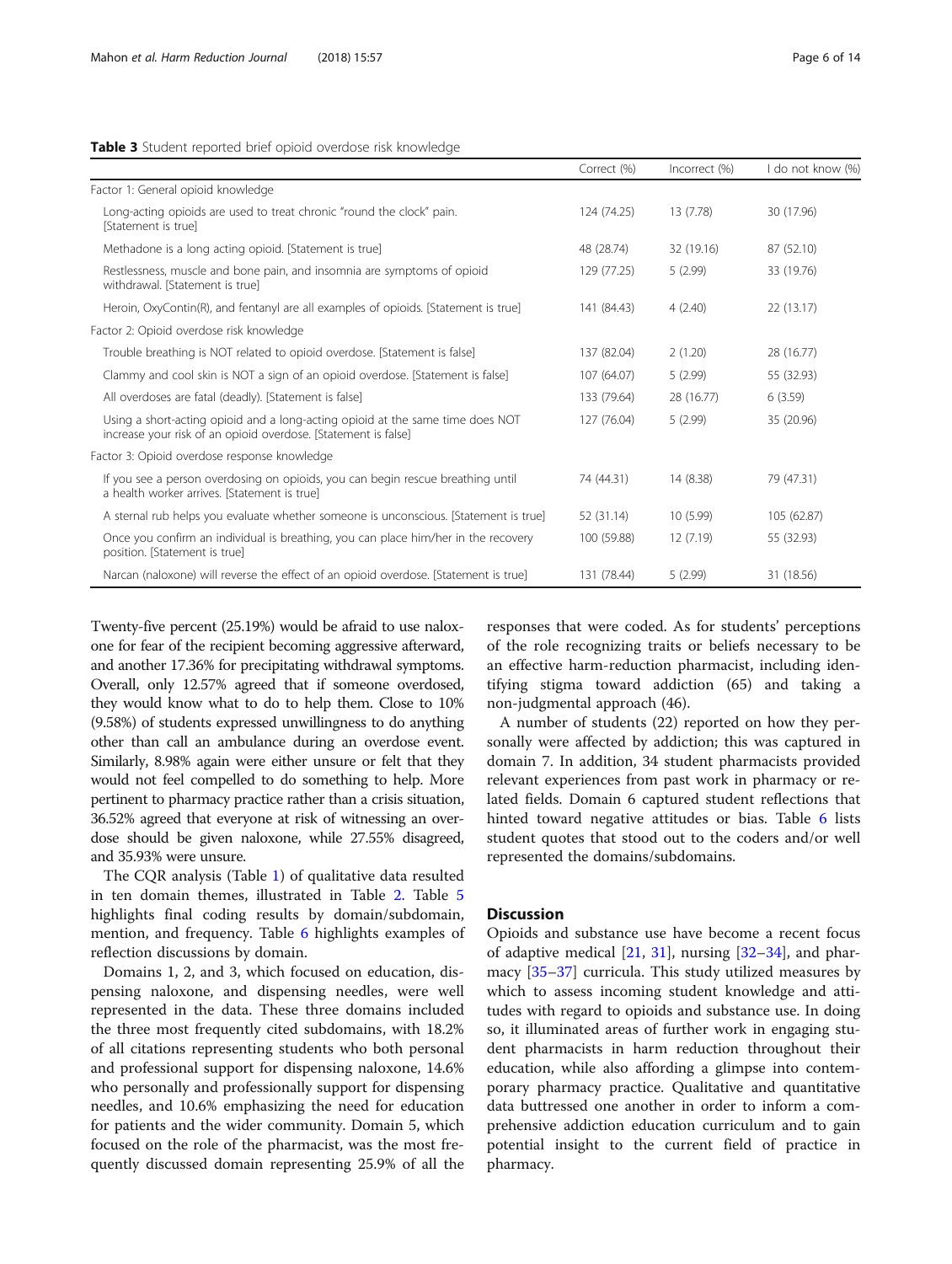## <span id="page-6-0"></span>Table 4 Student reported opioid overdose attitudes scales responses—abbreviated

|                                                                                                     | Agree (%)   | Disagree (%) | Unsure (%) |
|-----------------------------------------------------------------------------------------------------|-------------|--------------|------------|
| I am already able to inject naloxone into someone who has overdosed.                                | 6(3.59)     | 154 (92.22)  | 7(4.19)    |
| I am going to need more training before I would feel confident to help someone who has overdosed.   | 154 (92.22) | 6(3.59)      | 7(4.19)    |
| If someone overdoses, I would know what to do to help them.                                         | 21 (12.58)  | 90 (52.89)   | 56 (33.53) |
| I know very little about how to help someone who has overdosed.                                     | 111(66.47)  | 30 (17.96)   | 26 (15.57) |
| I would be afraid of giving naloxone in case the person becomes aggressive afterword.               | 42 (25.15)  | 68 (40.72)   | 57 (34.13) |
| I would be afraid of doing something wrong in an overdoses situation.                               | 130 (77.84) | 18 (10.78)   | 19 (11.38) |
| I would be reluctant to use naloxone for fear of precipitating withdrawal symptoms.                 | 29 (17.37)  | 95 (56.89)   | 43 (25.75) |
| I would feel safer if I knew that naloxone was around.                                              | 107 (64.07) | 18 (10.78)   | 42 (24.15) |
| I would be afraid of suffering a needle stick injury if I had to give someone a naloxone injection. | 42 (25.15)  | 93 (55.69)   | 32 (19.16) |
| Needles frighten me and I wouldn't be able to give someone an injection of naloxone.                | 14 (8.38)   | 141 (84.43)  | 12(7.19)   |
| Everyone at risk of witnessing an overdose should be given a naloxone supply.                       | 61(36.53)   | 46 (27.55)   | 60 (35.93) |
| I couldn't just watch someone overdose, I would have to do something to help.                       | 147 (89.02) | 4(2.40)      | 16 (9.58)  |
| If someone overdoses, I would call an ambulance but I wouldn't be willing to do anything else.      | 16 (9.58)   | 118 (70.66)  | 33 (19.76) |
| Family and friends of drug users should be prepared to deal with an overdose.                       | 149 (89.02) | 8 (4.79)     | 10 (5.99)  |
| If I saw an overdose, I would panic and not be able to help.                                        | 11(6.59)    | 122 (73.05)  | 34 (20.36) |
| If I saw an overdose, I would feel nervous, but I would still take the necessary actions.           | 145 (86.83) | 7(4.19)      | 15 (8.98)  |
| I will do whatever is necessary to save someone's life in an overdose situation.                    | 148 (88.62) | 4(2.40)      | 15 (8.98)  |
| If someone overdoses, I want to be able to help them.                                               | 158 (94.61) | 2(1.20)      | 7(4.19)    |
| I would be concerned about calling emergency services in case the police come around.               | 5(2.99)     | 155 (92.81)  | 7(4.19)    |
| I would be able to perform chest compressions to someone who has overdosed.                         | 141 (84.43) | 10 (5.99)    | 16 (9.58)  |

The BOOK and OOAKS surveys revealed that student pharmacists exhibited considerable knowledge gaps in addiction basics, overdose risk factors, and opioid overdose first-aid procedures. This is concerning, as students starting their first semester of the PharmD program at the University of Minnesota should have demonstrated basic competency in understanding the pharmacists' role in public health and should have a basic understanding of the pharmacists' public health role in the opioid crisis. This is also concerning in that the opioid crisis has gained a great deal of press and should have the attention of all pre-health professions students; approximately 46 people a day died from prescription opioid overdoses in 2016 [[38\]](#page-13-0) and heroin overdose deaths increased fivefold from 2010 to 2016  $[39]$  $[39]$ . Due to these alarming numbers, the Surgeon General has issued an advisory that everyone at risk of witnessing an overdose, including community members and health care providers, carry naloxone [\[40](#page-13-0)]. With the access that pharmacists have to the public, it is vital that they have the knowledge of overdose risk factors and the first aid response for an opioid overdose. Any pharmacy curriculum seeking to educate student pharmacists on critical public health issues would deem these knowledge gaps a critical place to start an opioid-focused curriculum thread. BOOK and OOAS results revealed that the majority of students felt unprepared to handle an overdose situation.

This is not surprising given that the survey was delivered before formal lectures had been received on the topic. There was consistently poor understanding of how to appropriately handle an overdose situation; even though these are healthcare professional students, they were not aware of basic first aid measures or of the role of naloxone. While these students have not yet taken pharmacy level graduate courses, they would have taken the mandated cardiopulmonary resuscitation (CPR) course, and additionally have been preparing to be health care professional students for at least 2 to 4 years. The fact this highly motivated population is not familiar with naloxone indicates a gap within the general public that sorely needs to be educated. Additionally, quantitative data revealed some presence of stigma toward those who misuse substances.

Notable aspects of survey results came from the biases that were discovered in coding student reflections. Not all students within this professional school felt compelled to help individuals who were suffering from addiction and from opioid dependency. The qualitative data was able to add an insightful addition to that finding as many personal stories were relayed in the reflections, giving reasonings behind these individuals' decisions and opinions. There were some cultural and religious reasons which were used to explain some students' views toward harm reduction, while others had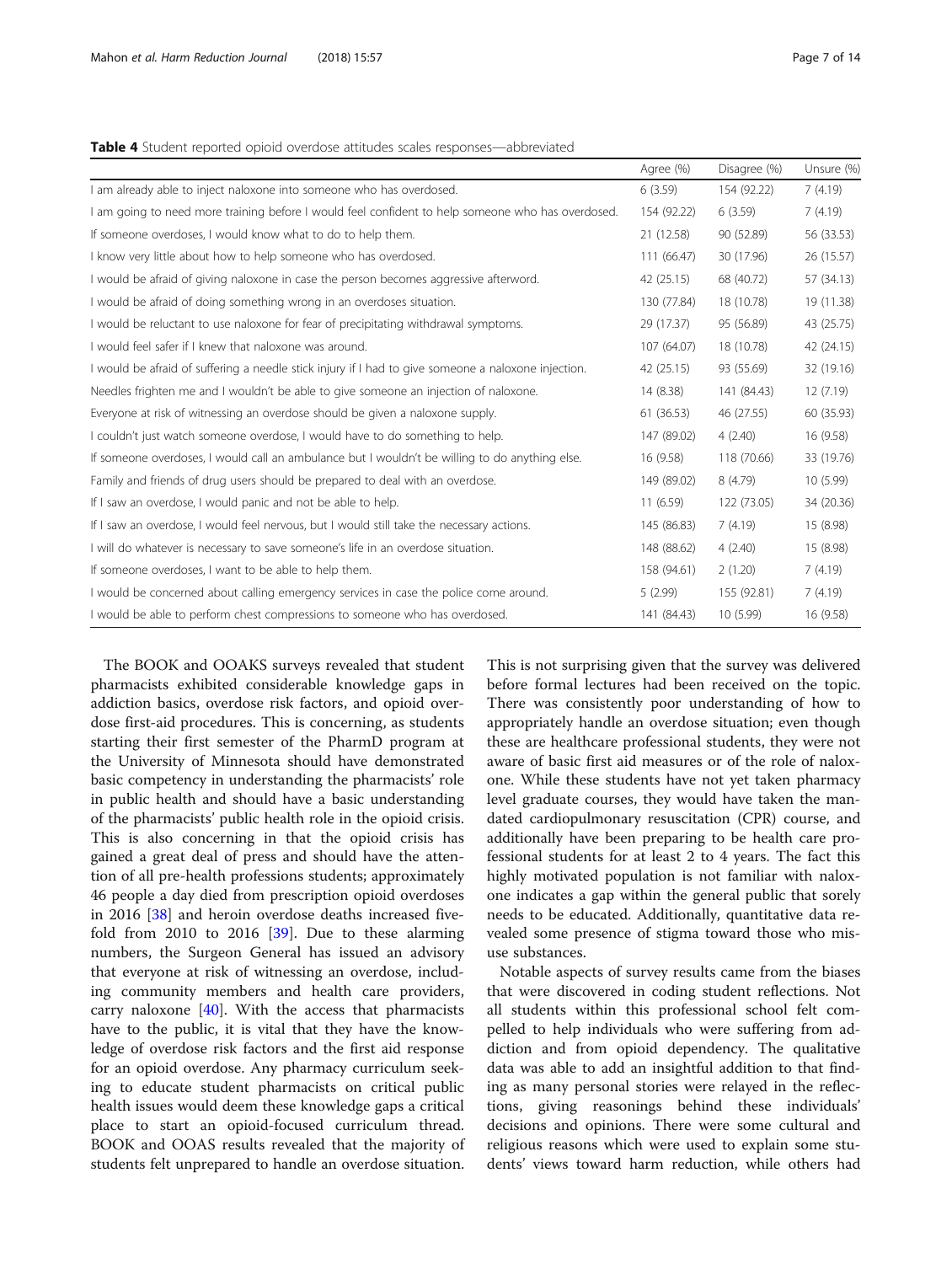<span id="page-7-0"></span>

|  |  | Table 5 Final coding results by domain/subdomain, mention, and frequency |  |  |
|--|--|--------------------------------------------------------------------------|--|--|
|--|--|--------------------------------------------------------------------------|--|--|

| Domain                                        | Sub domain                                                                    | mentioned | Number of times Subdomain Percentage Domain Percentage<br>of total mentions | of total mentions |
|-----------------------------------------------|-------------------------------------------------------------------------------|-----------|-----------------------------------------------------------------------------|-------------------|
| Domain I                                      | Curriculum/student view                                                       | 61        | 7.4%                                                                        | 20.0%             |
| Education                                     | Patients/community                                                            | 88        | 10.6%                                                                       |                   |
|                                               | Pharmacist                                                                    | 17        | 2.1%                                                                        |                   |
| Domain II                                     | Personally opposed but professionally support                                 | 29        | 3.5%                                                                        | 19.5%             |
| Dispensing Needles                            | Professionally opposed but personally support                                 | 6         | 0.7%                                                                        |                   |
|                                               | Personally and professionally for support                                     | 121       | 14.6%                                                                       |                   |
|                                               | Personally and professionally opposed                                         | 6         | 0.7%                                                                        |                   |
| Domain III                                    | Personally opposed but professionally support                                 | 8         | 1.0%                                                                        | 19.6%             |
| Dispensing Naloxone                           | Professionally opposed but personally support                                 | 2         | 0.2%                                                                        |                   |
|                                               | Personally and professionally support                                         | 151       | 18.2%                                                                       |                   |
|                                               | Personally and professionally opposed                                         | 2         | 0.2%                                                                        |                   |
| Domain IV<br>Past work experience             | No subdomains                                                                 | 34        | 4.1%                                                                        | 4.1%              |
| Domain V                                      | Open minded                                                                   | 6         | 0.7%                                                                        | 25.9%             |
| The role of the pharmacist                    | Non-judgmental                                                                | 46        | 5.5%                                                                        |                   |
|                                               | Recognizing stigma addiction/mental health                                    | 65        | 7.8%                                                                        |                   |
|                                               | Communication/interprofessional                                               | 19        | 2.3%                                                                        |                   |
|                                               | Public health role                                                            | 79        | 9.5%                                                                        |                   |
| Domain VI<br>Barriers within students         | Would be okay with giving out for prescription 3<br>but not for illicit drugs |           | 0.4%                                                                        | 2.4%              |
|                                               | Incorrect knowledge                                                           | 8         | 1.0%                                                                        |                   |
|                                               | Misunderstand the questions                                                   | 1         | 0.1%                                                                        |                   |
|                                               | Miscellaneous views                                                           | 8         | 1.0%                                                                        |                   |
| Domain VII<br>Past experiences and exposures: | No subdomains                                                                 | 22        | 2.6%                                                                        | 2.6%              |
| Domain VIII                                   | Overprescribing                                                               | 11        | 1.3%                                                                        | 3.9%              |
| Leading causes of opioid epidemic             | Manufacturing the opioid                                                      | 4         | 0.5%                                                                        |                   |
|                                               | Lack of education toward opioids                                              | 5         | 0.6%                                                                        |                   |
|                                               | Prescription drugs $\rightarrow$ increased use<br>of illegal street drugs     | 13        | 1.6%                                                                        |                   |
| Domain IX<br>Potential solutions              | No subdomains                                                                 | 14        | 1.7%                                                                        | 1.6%              |

personal tragedy with family and friends. Other students admitted in their papers that their beliefs had changed after lecture succinctly summarized as (SN 156), "I am a perfect example of how education can help because I had the preconceived notions mentioned above on how these programs can be harmful before I heard the presentation in class and before I read the articles on them." Another student (SN 168) noted that, "My biggest takeaway from the lecture and this self-reflection is not just changing my view on such practices as dispensing needles and naloxone, rather as a health professional to provide a welcoming and nonjudgmental atmosphere for all of my patients thereby promoting an open and honest dialogue between them and myself."

As for qualitative data, domains 1, 2, and 3 (which were focused on education, naloxone dispensing, and the dispensing of needles) were represented in nearly every student reflection, most likely due to the prompts that the students were asked to address. Domain 5, which focused on the role of the pharmacist, was the most frequently mentioned domain and is of particular interest because while students were given direction to discuss harm reduction measures, they also were asked to share their own opinions.

Student pharmacist reflections suggested that this group saw prescribing practices as the leading causes of the epidemic, with 13 mentions from student pharmacists on the cause and effect relationship for patients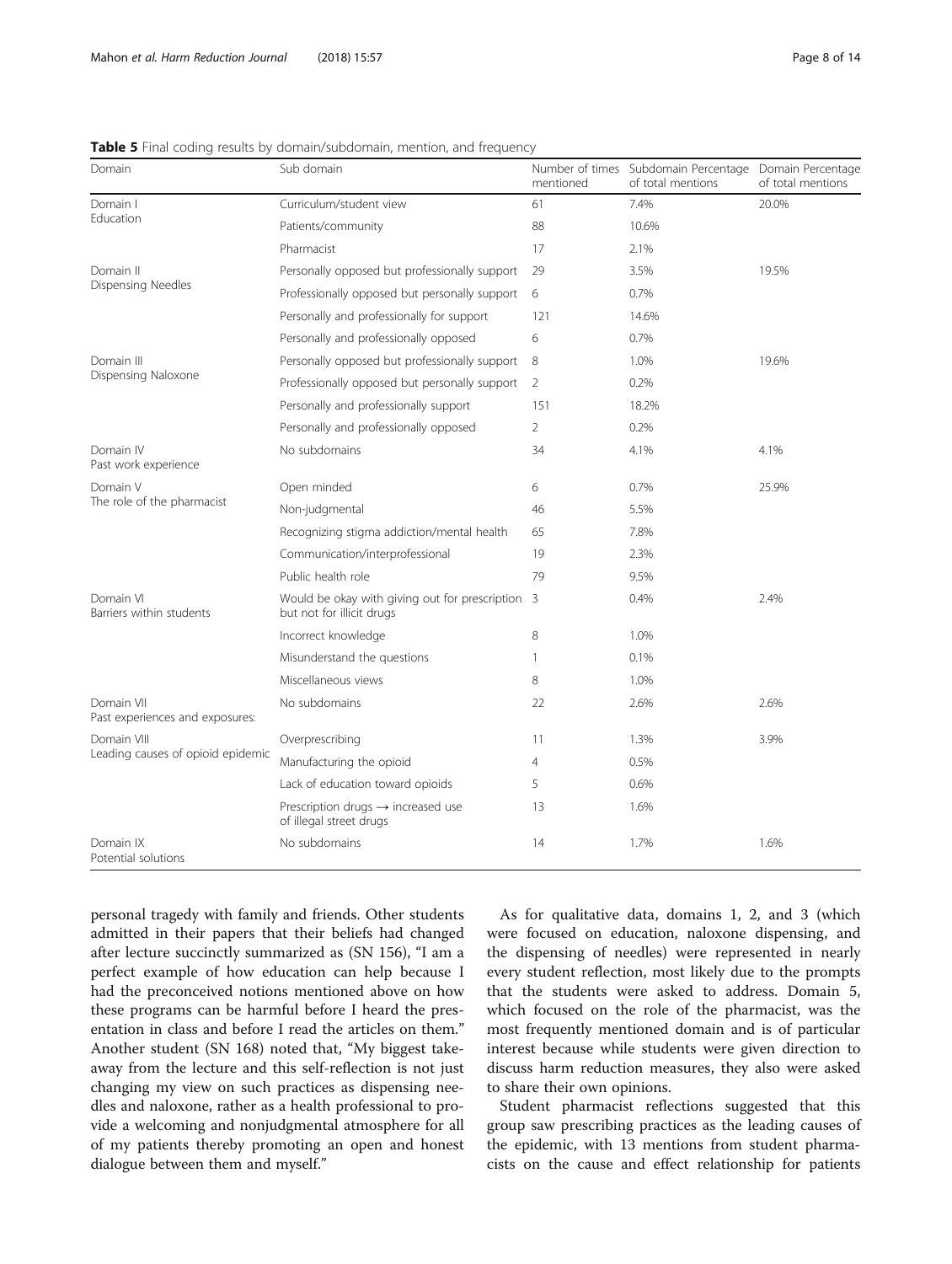## <span id="page-8-0"></span>Table 6 Example of reflection discussions by domain

| Domain                            | Sub domain                                       | Quotes (SN = student number)                                                                                                                                                                                                                                                                                                                                                                                                                                                                                                                                                                                                                                                                                          |
|-----------------------------------|--------------------------------------------------|-----------------------------------------------------------------------------------------------------------------------------------------------------------------------------------------------------------------------------------------------------------------------------------------------------------------------------------------------------------------------------------------------------------------------------------------------------------------------------------------------------------------------------------------------------------------------------------------------------------------------------------------------------------------------------------------------------------------------|
| Domain I<br>Education             | Curriculum/student view                          | "I am a perfect example of how education can help because I had the<br>preconceived notions mentioned above on how these programs can be<br>harmful before I heard the presentation in class and before I read the<br>articles on them." SN 156                                                                                                                                                                                                                                                                                                                                                                                                                                                                       |
|                                   | Patients/community                               | "I think education is crucial if we want to reduce substance abuse." SN 113                                                                                                                                                                                                                                                                                                                                                                                                                                                                                                                                                                                                                                           |
|                                   | Pharmacist                                       | "If I had more training on how to help someone in an overdose situation<br>besides calling 911 and knowing that I should [use] naloxone, I would feel<br>more comfortable dispensing naloxone to my patients because then I<br>could counsel them on how to use it as well." SN 24                                                                                                                                                                                                                                                                                                                                                                                                                                    |
| Domain II<br>Dispensing Needles   | Personally opposed but professionally<br>support | "I believe that syringes should be used for medical purposes only and that<br>they should be reserved for those who need to use them in the<br>treatment of a medical condition. My younger brother is a Type 1 diabetic<br>and has a need to use syringes for the maintenance of his diabetes. So, if<br>a pharmacy dispenses needles to people without prescriptions that would<br>mean less inventory for those who need needles to treat an actual<br>medical condition such as insulin dependent diabetes, like my younger<br>brother." SN 53<br>"On a personal level, I feel that by dispensing more needles, more used<br>needles will accumulate on those playgrounds, making the likelihood of               |
|                                   |                                                  | children developing HIV/AIDS much higher." SN 126                                                                                                                                                                                                                                                                                                                                                                                                                                                                                                                                                                                                                                                                     |
|                                   | Professionally opposed but personally<br>support | "I have to follow the rules as well as the practice that I have learned.<br>Freely dispensing needles can cause problems for the society since we<br>cannot control how many needles and syringes are in used." SN 161                                                                                                                                                                                                                                                                                                                                                                                                                                                                                                |
|                                   | Personally and professionally for<br>support     | "By default, I think that pharmacies should dispense needles and that they<br>should do so until it becomes a public health concern for the overall<br>population. In this case, I think that my personal and professional stance<br>are very similar. I personally am a little conflicted in saying that all<br>pharmacies should dispense needles to anyone that asks for them,<br>because there are potentially harmful consequences of that stance. While<br>at the same time with the right programs put into place, sharps<br>containers being available in public places and promoting treatment, the<br>outcome of a reduction in infectious diseases would be a benefit to<br>overall public health." SN 134 |
|                                   | Personally and professionally opposed            | "Although, there has been studies shown that access to needle reduces<br>transmission of infections I think otherwise." SN 136                                                                                                                                                                                                                                                                                                                                                                                                                                                                                                                                                                                        |
| Domain III<br>Dispensing Naloxone | Personally opposed but professionally<br>support | "When you have a close friend who passed away from having an adverse<br>reaction from being served a meal he was allergic to and did not have<br>the chance to use an epinephrine pen to save his life, you begin to<br>wonder why should someone abusing drugs be given a 'just-in-case' card<br>to save their life." SN 51                                                                                                                                                                                                                                                                                                                                                                                          |
|                                   | Professionally opposed but personally<br>support | "I feel the cost of treating and preventing an overdose should fall on the<br>patient because they made a life choice to take a drug inappropriately<br>and against doctors' orders. I do not feel like naloxone should not be<br>accessible though." SN 21                                                                                                                                                                                                                                                                                                                                                                                                                                                           |
|                                   | Personally and professionally support            | "My personal opinion is that naloxone should be dispensed freely through<br>pharmacies, because in order to treat drug-reliant individuals, we first<br>need to keep them alive." SN 31<br>"I do not think it encourages risky behavior, rather, it provides patients<br>with a backup to use in emergencies. For instance, I do not think<br>dispensing an epi pen encourages patients to encounter their allergens,<br>but it serves as a vital potential lifesaver in case of an emergency." SN 91                                                                                                                                                                                                                 |
|                                   | Personally and professionally opposed            | "I believe we cannot be making excuses to a drug problem by<br>counteracting it with another drug that might in the end promote the<br>abuse more. Naloxone will only promote overall opioid substance use."<br>SN 136                                                                                                                                                                                                                                                                                                                                                                                                                                                                                                |
| Domain IV<br>Past work experience | No subdomains                                    | "I have started to implement this already at my current pharmacy intern<br>position by creating syringe kits to sell to patients that request them. In<br>these kits, patients get 10 syringes, a sheet on safe needle disposal,<br>information on how to acquire and administer naloxone, a list of phone<br>numbers for treatment centers, and the national suicide hotline. Having<br>this information in the kits is a discrete, non-judgmental, and pressure free<br>way to get patients the information that could help them on the road to                                                                                                                                                                     |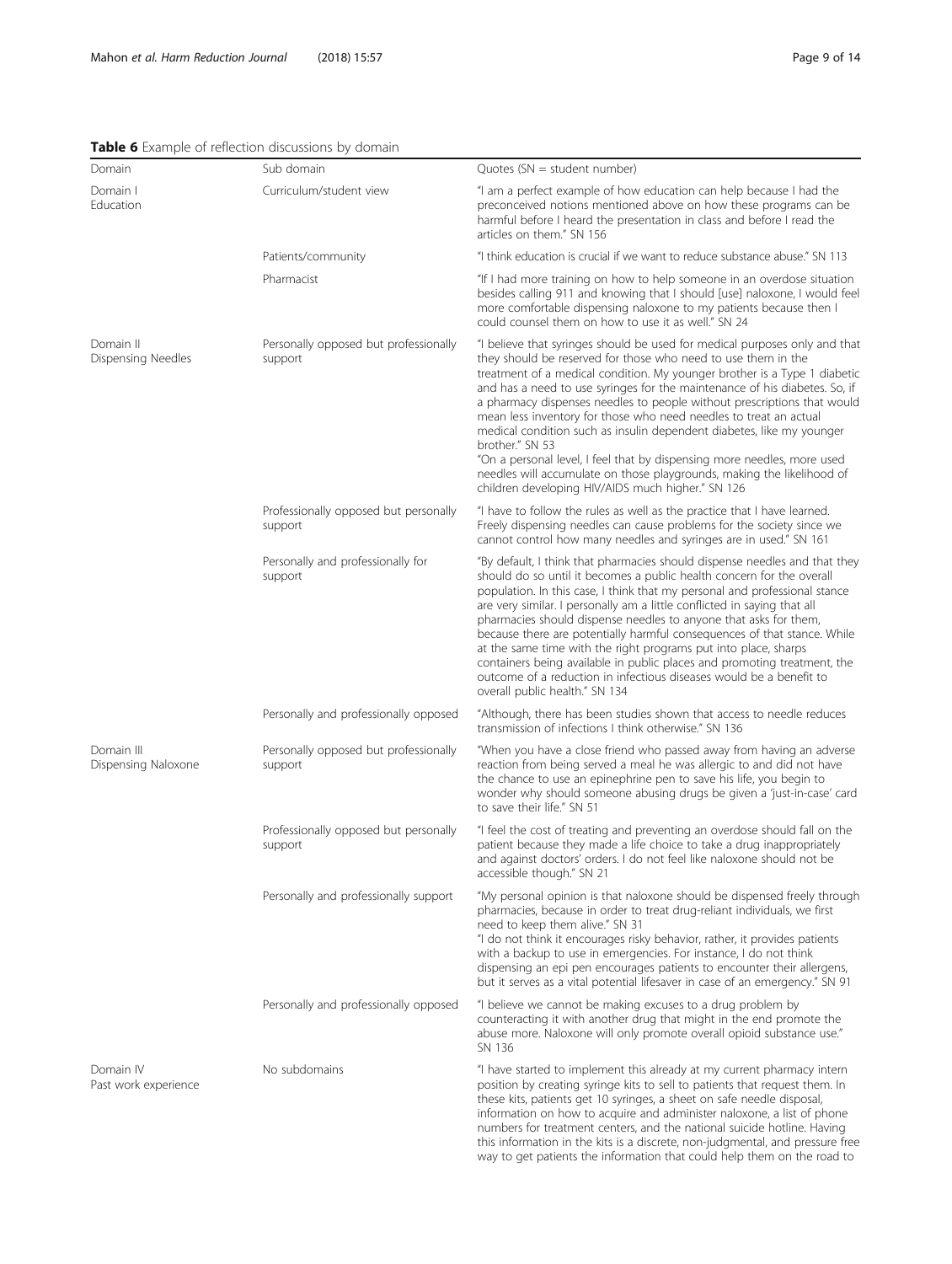Domain V

Domain VI

Barriers within students

The role of the pharmacist

## Table 6 Example of reflection discussions by domain (Continued)

Recognizing stigma addiction/mental

Would be okay with giving out for prescription but not for illicit drugs

health

recovery." SN 149 "I have a certain bias that comes from the pharmacy [...]We did not dispense needles without an injectable prescription on file, and I believe that it was the correct thing to do for that location. The pharmacy is located directly on a green line station, meaning we had people from all over the twin cities coming to our store. If that store dispensed needles, the amount of problems it would create would not outweigh the benefits of potentially reducing disease transmission or infection. However, I am completely onboard with other stores dispensing needles, if they are distributing them to a population base that truly needs it." SN 159 "Many of the people I sell syringes to already appear dangerously high, and a few weeks ago we had to close the pharmacy and call an ambulance as a syringe customer overdosed and began seizing in our parking lot. Another day, though, when I asked the pharmacist if we should hold a patient's hydrocodone prescription because she was slurring her words and had white powder around her nose, the pharmacist told me that we did not have the right to determine whether or not she needed her prescription and that it would be an infringement on her privacy to make any assumptions." SN 110

#### Open minded "I will have an open mind as to why people need clean needles and to take the time to talk to them without judgment so they feel that they can trust me enough to come for help when needed." SN 84

Non-judgmental "They are still people, their addiction does not define them or who they are as person. It would be unethical and cruel to ignore the medical risks my patients who struggle with addiction face because it would mean giving them a lesser quality of care simply because of their addiction status" SN 149

> "People are all people, whether they have an addiction or not. We all crave compassion and for someone to listen." SN 19

Communication/interprofessional "Healthcare professionals and government officials need to learn how to communicate with one another because both sides depends on the other when it comes to keeping our communities healthy" SN 19

Public health role "I believe that all pharmacists should have the public health mindset that overall population livelihood comes before personal beliefs. Naloxone can prevent death, and I do not believe one gets to 'play God' by deciding someone who uses (or anyone for that matter) does not deserve to be saved." SN 33

> "I believe if a patient needs needles they should have to show evidence of either a past prescription that indicates they are still using the needles or some documentation that provides that the patient requires the needles for a medical reason. If a patient cannot show documentation of why they need the needles then they most likely do not need the needles and will be using them to shoot heroin." SN 30

Incorrect knowledge "As for the naloxone dispensing, I do not support the idea that it should be wildly available to citizens. Naloxone is an opiate antagonist which is used intravenously in emergency situations to reverse the respiratory depression caused by overdoses of heroin, morphine or other opioids." SN 165

Misunderstand the questions I am only half agree with the statement of the former FDA head that "Opioid epidemic is one of 'the great mistakes of modern medicine.' The reason for my half agreement is that at the time opioid was invented, none would think that humans would addict to it. The medication was purely intended for relieving pain, but humans figured another way to abuse the substance and eventually die from overdose." SN 67

Miscellaneous views "Ultimately I believe that opioid and other narcotic abusers can get well, but they need to have a strong enough desire to quit, and unfortunately that generally does not happen until the impact of their drug abuse has caused massive consequences that force them to examine their choices. As a result, on a personal level, I feel that harm reduction approaches to addiction, like needle exchange, can actually do more harm than good." AN 103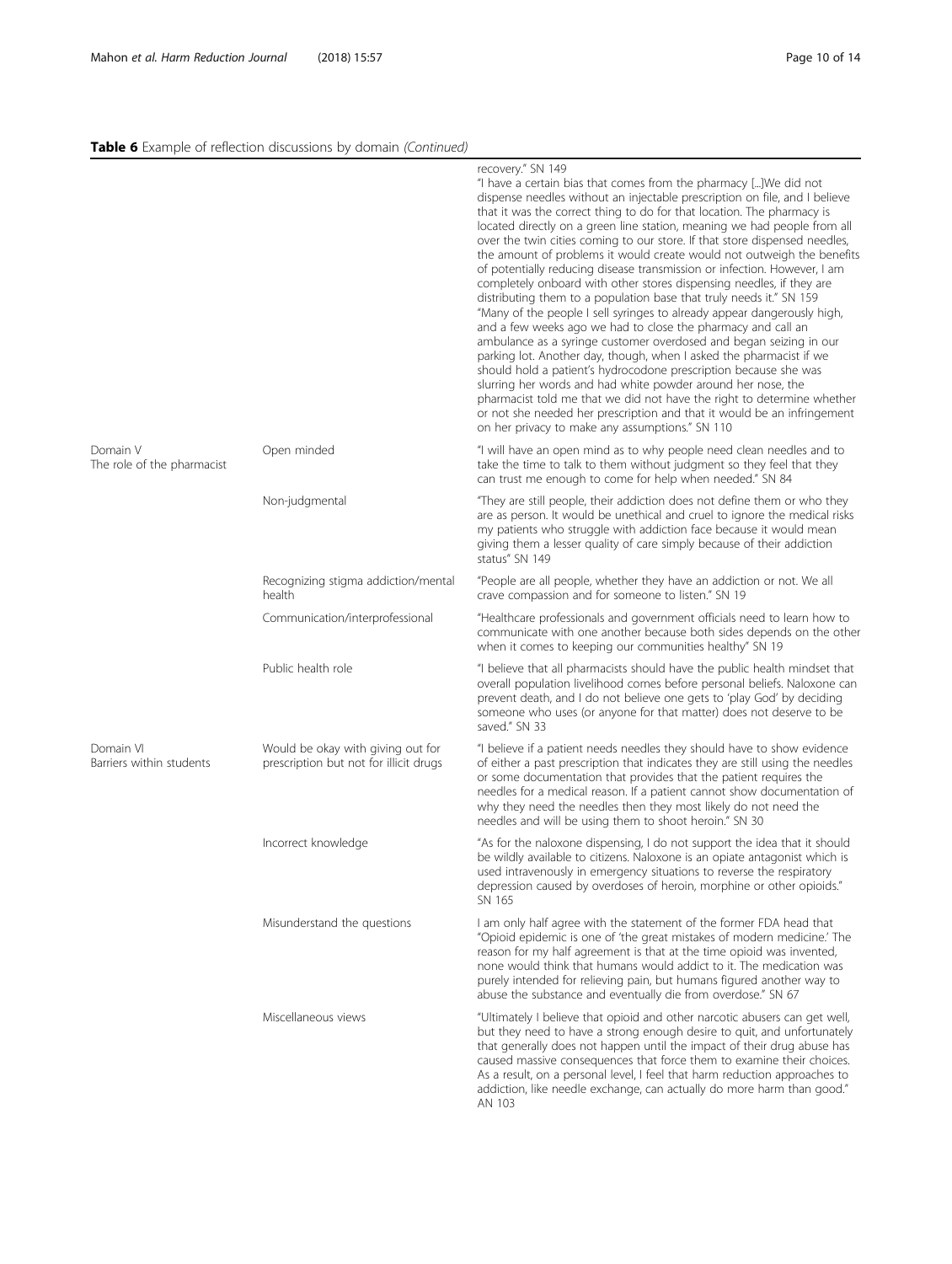|  |  |  | Table 6 Example of reflection discussions by domain (Continued) |
|--|--|--|-----------------------------------------------------------------|
|  |  |  |                                                                 |

| Domain VII<br>Past experiences and exposures<br>to addiction | No subdomains                                                             | "I recently lost a family member to a prescription drug overdose, but<br>there was no antidote for that drug. My family was still devastated by our<br>loss even though we knew the doctors/pharmacists did everything they<br>could to save this family member. I cannot even imagine how devastating<br>it would be for someone else to lose a family member to an opioid,<br>knowing that an antidote does exist yet they did not have it accessible at<br>the right time." SN 18<br>"Personally, my good friend has been saved twice because naloxone was<br>easily available to be purchased and was kept in her home. If naloxone<br>was not available to be purchased by the general public, I am confident<br>that my friend would no longer be alive." SN 102<br>"It's also important for me personally because as someone who struggles<br>with mental health disorders, though they are not related to addiction,<br>people treat you differently. They see you as broken and pity you or even<br>get angry because they do not understand why you do the things you<br>do." SN 149 |
|--------------------------------------------------------------|---------------------------------------------------------------------------|------------------------------------------------------------------------------------------------------------------------------------------------------------------------------------------------------------------------------------------------------------------------------------------------------------------------------------------------------------------------------------------------------------------------------------------------------------------------------------------------------------------------------------------------------------------------------------------------------------------------------------------------------------------------------------------------------------------------------------------------------------------------------------------------------------------------------------------------------------------------------------------------------------------------------------------------------------------------------------------------------------------------------------------------------------------------------------------------|
| Domain VIII<br>Leading causes of opioid                      | Overprescribing                                                           | "Overprescribing of opioids is what sets the path for addiction in many<br>patients." SN 1                                                                                                                                                                                                                                                                                                                                                                                                                                                                                                                                                                                                                                                                                                                                                                                                                                                                                                                                                                                                     |
| epidemic                                                     | Manufacturing the opioid                                                  | "What we are hoping to see is the actions taken in reducing the<br>manufacturing the opioids because those companies are facing<br>decreases in profit if the consumption of opioids goes down." SN 11                                                                                                                                                                                                                                                                                                                                                                                                                                                                                                                                                                                                                                                                                                                                                                                                                                                                                         |
|                                                              | Lack of education towards opioids                                         | "My doctors did not even ask me about the pain, that they did not try to<br>stop me from taking those powerful drugs, and I did not realize that I was<br>getting addicted until three weeks later." SN 82                                                                                                                                                                                                                                                                                                                                                                                                                                                                                                                                                                                                                                                                                                                                                                                                                                                                                     |
|                                                              | Prescription drugs $\rightarrow$ increased use<br>of illegal street drugs | "As it becomes harder to obtain prescription opioid both legally and<br>illegally, more individuals are moving to heroin which is cheaper and<br>more addictive." SN 49                                                                                                                                                                                                                                                                                                                                                                                                                                                                                                                                                                                                                                                                                                                                                                                                                                                                                                                        |
| Domain IX<br>Potential solutions                             | No subdomains                                                             | "I feel that when a patient is found abusing substances and instead of<br>taking that person to jail, they should be taken to a rehab facility instead"<br><b>SN25</b><br>"I believe in my future pharmacy practice these vending machines could<br>be placed in the pharmacy and I could provide patient education on<br>safety of needles, risks of drug use, and options for treatment programs"<br>SN 21                                                                                                                                                                                                                                                                                                                                                                                                                                                                                                                                                                                                                                                                                   |

who take prescription painkillers turning to illicit drugs. As one student (SN 3) stated:"There is clearly a positive correlation between the amount of prescribed opioids and the number of opioid related overdose deaths."

There were 11 students who directly addressed the problems associated with addiction evolving from providers overprescribing. One student (SN 60) articulated this thought as follows: "A lot of people become addicted to drugs from first starting out with a prescription given to them by their physician. These patients may not understand the seriousness of the drug, and may not even be aware that they are slowly becoming addicted. Once they run out of their prescription and it becomes harder to get a new one, many will turn to heroin." Five students identified a lack of general education/awareness of opioids could have led to the epidemic that the USA is currently experiencing. This is especially interesting because in domain 1, there were 88 students who discussed the importance of pharmacists role within educating the community on harm reduction measures. One student (SN 82) shared a personal experience about an injury they had acquired and, distressingly, how inappropriately their physician handled prescribing opioids, "My doctors did not even ask me about the pain, that they did not try to stop me from

taking those powerful drugs, and I did not realize that I was getting addicted until three weeks later."

Students who reported being unsupportive of harm reduction reported having reasons similar to those observed in the pharmacist population, including beliefs that harm reduction promotes substance use [\[18\]](#page-13-0). Examples of direct statements include: "In my personal opinion, I don't believe that pharmacies should dispense needles without a prescription. I believe this to be enabling a serious problem that is plaguing the United States. I would rather not help somebody who is looking to further harm themselves with the use of illicit drugs, such as heroin" (SN 53) and "I disagree with the fact that naloxone can be used as a kind of crutch for drug users. If they know they can be saved from an overdose by naloxone, then they may overdose more often" (SN 51).

Ideally, at the conclusion of their pharmacy education, the student pharmacists surveyed will be able to counsel clients effectively and sensitively on naloxone and other harm reduction methods and answer any questions and concerns they have. According to the above data, attaining such a knowledge base would require bridging significant gaps in knowledge of naloxone's biological effects, legal and policy implications,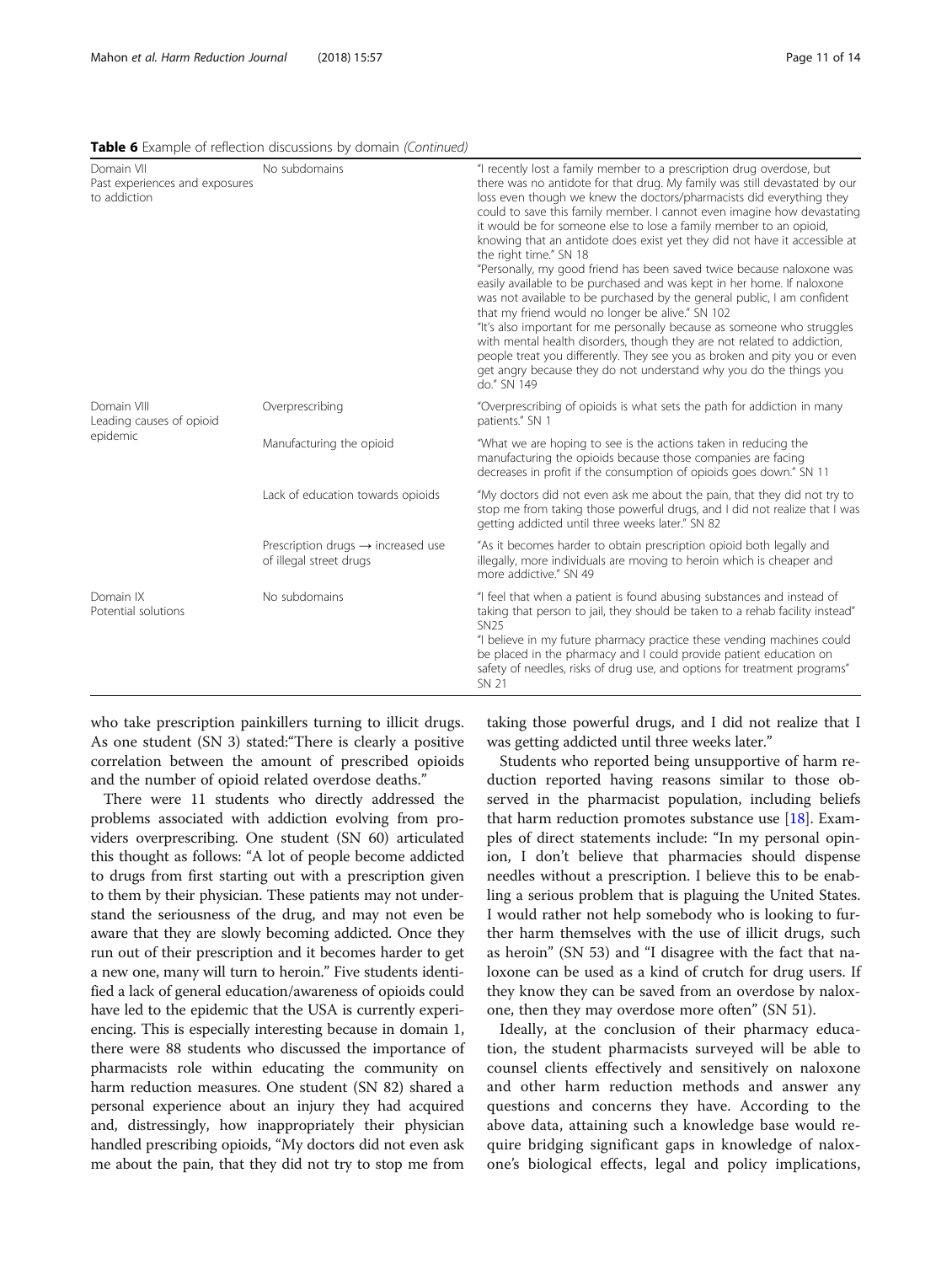stigma and/or bias, and the proven effectiveness of harm reduction. Interestingly, students who wrote these reflections had already been instructed on all of these topics with the exception of stigma.

Student pharmacists expressed fairly widespread support, both personally and professionally, for dispensing naloxone. Interestingly, support for dispensing needles was, although still in the majority, more tepid. This could stem from the separate phases in which naloxone and needles are used. Naloxone saves lives through its reversal of overdose effects after a drug has taken effect, and furthermore, its use can extend to those who are not using illicitly—for example, elderly patients taking prescription painkillers. On the other hand, needles are a widely known implement for drug injection. As many correlate syringe exchanges with enablement, lack of public support has historically undermined efforts to install exchanges nationwide [\[41](#page-13-0)]. However, some students do view naloxone in a similar light of perpetuating misuse, as will be discussed later.

Student pharmacists identified the dissemination of information about naloxone and substance abuse to patients and the wider community as critical to mitigating the epidemic (10.6% of total codes). Despite this and students' widely held view of pharmacists as public health experts (9.6% of total codes), a belief also evident within practicing pharmacists [[18\]](#page-13-0), students interestingly did not frequently identify community engagement or education as a significant component of the public health role (2.3% of total codes). Schools of pharmacy are increasingly mindful of the professional and public health impacts of community engagement and inclusive of community-oriented opportunities in curriculum. This is essential for molding student pharmacists' view of the pharmacist as more than a medication dispensary, but a holistic promoter of health.

Another imperative of the pharmacist in regard to the opioid epidemic is to correct any biases or stigma that may impact their care of patients. Those who struggle from substance use disorder, addiction, or who otherwise misuse alcohol, drugs, or other substances battle stigma in every walk of life, and the medical provider's office or clinic is no exception. Whether seeing pharmacists [\[22](#page-13-0)], general practitioners [[23\]](#page-13-0), mental health practitioners [[23\]](#page-13-0), general internists [[24](#page-13-0)], or emergency department personnel [\[25](#page-13-0)], confronting a medical professional's personal biases represents a major barrier to recovery and general care. Stigma can arise in a variety of forms, including being made to feel unworthy, incompetent, dirty, or different, or being excluded from decision-making or simply denied care  $[42]$  $[42]$ . Such negative treatment can further damage patients' health through an internalization of societal stigma, experienced through repeated negative interactions with healthcare and others [[43](#page-13-0)].

Stigma was evident in some student pharmacist comments. This was evident in the use of stigmatizing language, including use of the term "addict" rather than the term "person with substance use disorder," that was recommended in the classroom session as students were educated on substance use disorders as disease states rather than moral failings. Students expressed concern that clients would misuse naloxone, using it as a flotation device so that they never learn how to swim—a dangerously fallacious idea that some may throw "Narcan parties" [[44\]](#page-13-0), in which people use naloxone repeatedly to avoid the potentially lethal consequences of an overdose while maintaining their same patterns of use. Although the validity of such claims has been questioned, regardless of their existence or not, such a concern and judgmental tone implies the belief that the perpetuation of drug misuse outranks in importance the value of a life saved by overdose reversal.

Many students expressed a general lack of knowledge of the drug naloxone, although many buttressed such comments with an eagerness to learn (typically coded under the Education domain and subdomain for students/curriculum). Since clinical practice typically begins later in the first year of pharmacy school, naloxone and basic harm reduction principles must be introduced before this point to ensure both the learning of student pharmacists and a high quality of care for their patients.

Student pharmacists who opined on the causes of the opioid epidemic pinned a large portion of the blame on prescribing practices. Although this is by consensus a contributing factor, no one recognized equally dire underlying issues of economic stagnation, a fraying social net, or concomitant feelings of isolation or hopelessness [[45](#page-13-0)]. A seminal 2015 study by Case and Deaton attributed rising mortality rates among middle-aged non-Hispanic whites to "deaths of despair" (deaths by drug overdose, suicide, or alcohol-induced liver problems) [\[46\]](#page-13-0). In order to be competent practitioners of public health, student pharmacists must learn about the albeit tangled web of factors forming the opioid crisis, as well as how to mitigate the effects of social and economic inequality that lead to a higher incidence of addiction and substance use disorder in certain populations.

Thankfully, many colleges of pharmacy have embraced the call for increased substance misuse and harm reduction education. At least 94 have pledged redoubled efforts to strengthening curriculum surrounding these issues. Other effective measures include a substance use-focused curriculum over all 4 years of pharmacy school [\[35](#page-13-0), [36](#page-13-0)] and intensive workshops [\[32\]](#page-13-0). The American Association of Colleges of Pharmacy has a growing special interests group (SIG) focused on substance use education in the pharmacy curriculum; this groups' membership provides direction to pharmacy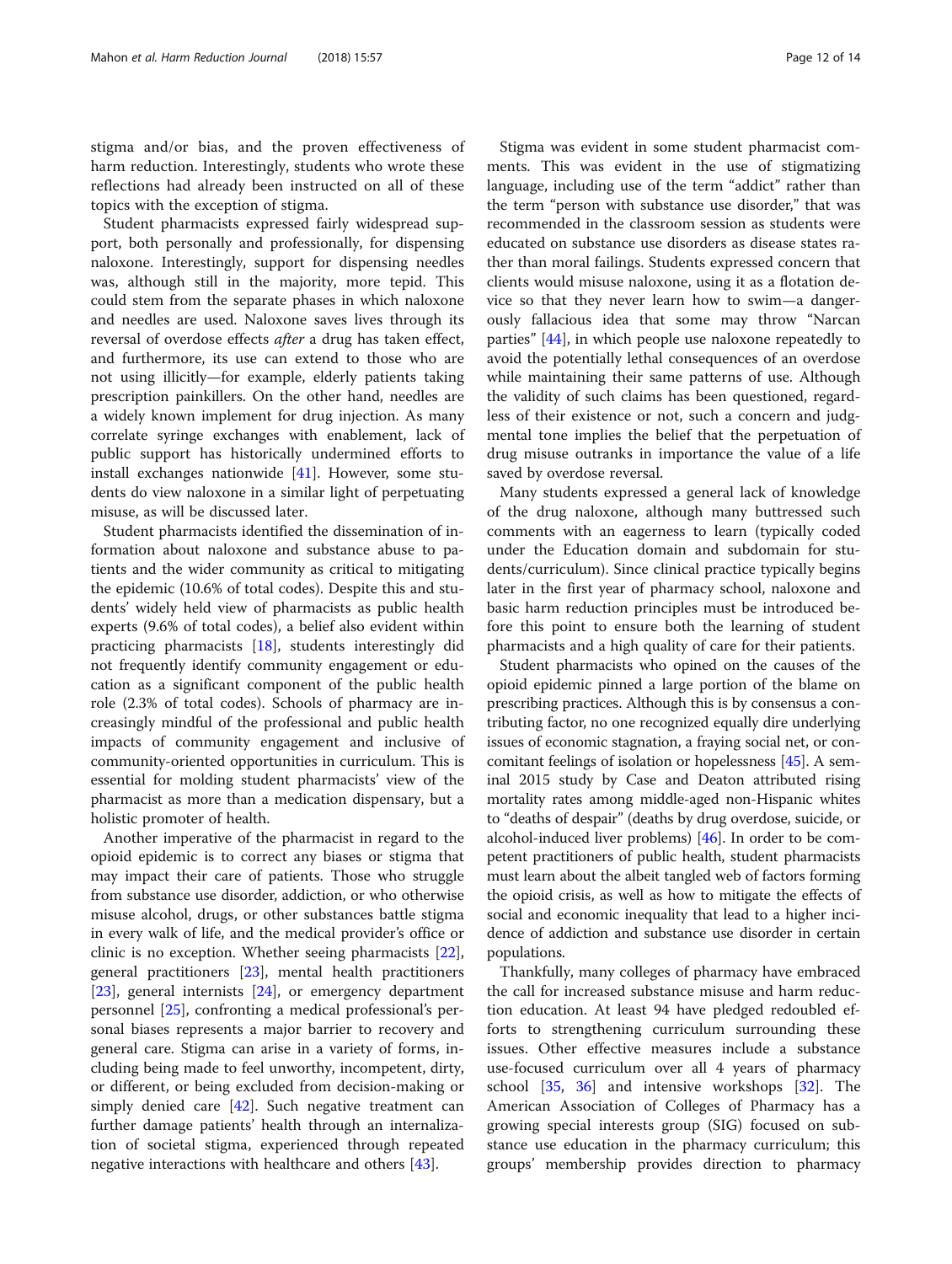<span id="page-12-0"></span>schools across the nation on continuous improvement on harm reduction education and cross-national collaboration and support to pharmacy educators implementing harm reduction in pharmacy curricula [\[47](#page-13-0)].

One strength of this study is the large sample size of student pharmacists that were surveyed. With a sample size of 167 students, it was determined by the coders that a point of saturation had been reached with no new themes emerging by the end of coding. Results of this mixed-methods study, although not generalizable to all incoming student pharmacists, shed light on curricular needs in colleges of pharmacy as educators strive to integrate harm reduction into pharmacy education in a relevant and timely manner. Although this study focused on incoming pharmacy students, the reflections shared by students also illuminate barriers to integration of harm reduction in contemporary pharmacy practice.

#### Limitations

As is the case with surveys and assignments given in a classroom setting, response bias could be present despite assurances that students would not be graded on their responses. Some students in their first year of study in pharmacy school have not had the opportunity to think critically about the practice implications of harm reduction, and others have been practicing in sites that either embrace or have deeply discouraged harm reduction for a number of years. The students and faculty who participated in the administration of this project have backgrounds in public health or are well-versed in harm reduction, which could have led to coding bias. Future research will evaluate best practices for curriculum development and how pharmacy student knowledge improves from a comprehensive substance use and harm reduction curriculum throughout 4 years of postgraduate study. In the meantime, the qualitative data gathered in this study provides a useful glimpse into incoming student pharmacists' beliefs about and knowledge of harm reduction, a first step for further work to educate competent, empathetic medical providers and create healthier communities.

## Conclusion

Countering the erroneous and sometimes stigmatizing beliefs surrounding substance use is essential to a productive curriculum within any teaching institution. In order to create such a curriculum, colleges must be informed on the baseline of knowledge with which students enter their pharmacy programs, as well as any personal biases and opinions they hold. A mixed methods approach to this task effectively identifies gaps in knowledge and informs curriculum developing, ultimately resulting in pharmacists that are better trained to combat a rising epidemic and to effectively and sensitively treat patients. The student

population observed within this study demonstrated significant knowledge gaps in addiction basics, overdose risk factors, and first-aid procedures. A significant bias directed against individuals suffering from substance use disorder also surfaced in the data, even in a population of individuals striving to become healthcare professionals. In spite of this bias, the majority of students surveyed believed pharmacists can play a significant role within harm reduction measures specifically related to opioid antagonists and needle exchanges.

Developing a curriculum that can accurately teach students the fundamentals and evidence base of harm reduction strategies, and the responsibility pharmacists have to the public, including the legal regulations of the profession, is an important step to creating pharmacists that are healthcare professionals who improve the overall health of their communities.

#### Acknowledgements

We would like to acknowledge the class of 2021 at the University of Minnesota who participated in this study.

## Funding

This project was not supported with funding.

#### Availability of data and materials

The datasets generated and/or analyzed during the current study are not publicly available to ensure the privacy and confidentiality of the participants.

#### Authors' contributions

LRM de-identified all the student papers. LRM and JL coded all the papers while LP and HB were auditors for this study. LRM, JL, AH, LP, and HB participated in all elements of the data analysis process and the writing and approval of the final manuscript. All authors read and approved the final manuscript.

#### Ethics approval and consent to participate

The study was determined by the University of Minnesota to be not human research.

#### Consent for publication

This study was determined to be not human research, so participant consent was not deemed necessary.

#### Competing interests

The authors declare that they have no competing interests.

#### Publisher's Note

Springer Nature remains neutral with regard to jurisdictional claims in published maps and institutional affiliations.

## Received: 30 August 2018 Accepted: 29 October 2018 Published online: 16 November 2018

#### References

- 1. Understanding the Epidemic | Drug .... 30 Aug. 2017, [https://www.cdc.gov/](https://www.cdc.gov/drugoverdose/epidemic/index.html) [drugoverdose/epidemic/index.html.](https://www.cdc.gov/drugoverdose/epidemic/index.html) Accessed 5 Nov 2018.
- 2. Dose of Reality Prevent Prescription Painkiller Abuse in Minnesota. [https://](https://doseofreality.mn.gov/) [doseofreality.mn.gov/](https://doseofreality.mn.gov/). Accessed 5 Nov 2018.
- 3. News release: Minnesota's drug overdose deaths continued to rise in .... <http://www.health.state.mn.us/news/pressrel/2017/opioid090717.html>. Accessed 5 Nov 2018.
- 4. Opioid Abuse in the U.S. and HHS Actions to Address Opioid-Drug .... 26 Mar. 2015, [https://aspe.hhs.gov/basic-report/opioid-abuse-us-and-hhs-actions](https://aspe.hhs.gov/basic-report/opioid-abuse-us-and-hhs-actions-address-opioid-drug-related-overdoses-and-deaths)[address-opioid-drug-related-overdoses-and-deaths](https://aspe.hhs.gov/basic-report/opioid-abuse-us-and-hhs-actions-address-opioid-drug-related-overdoses-and-deaths). Accessed 5 Nov 2018.